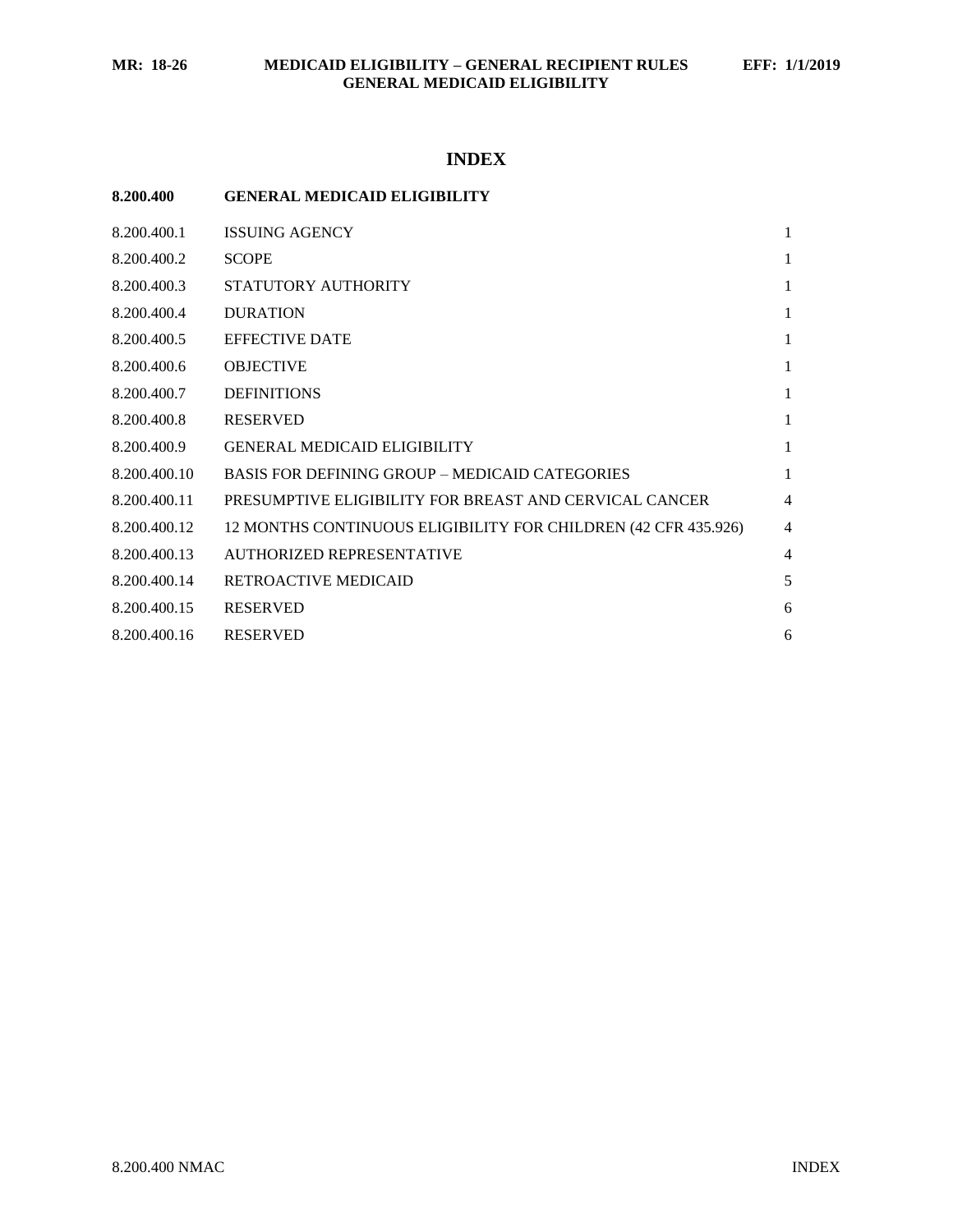#### **TITLE 8 SOCIAL SERVICES CHAPTER 200 MEDICAID ELIGIBILITY - GENERAL RECIPIENT RULES PART 400 GENERAL MEDICAID ELIGIBILITY**

<span id="page-1-0"></span>**8.200.400.1 ISSUING AGENCY:** New Mexico Human Services Department (HSD). [8.200.400.1 NMAC - Rp, 8.200.400.1 NMAC, 1/1/2019]

<span id="page-1-1"></span>**8.200.400.2 SCOPE:** The rule applies to the general public. [8.200.400.2 NMAC - Rp, 8.200.400.2 NMAC, 1/1/2019]

<span id="page-1-2"></span>**8.200.400.3 STATUTORY AUTHORITY:** The New Mexico medicaid program and other health care programs are administered pursuant to regulations promulgated by the federal department of health and human services under Title XIX of the Social Security Act as amended or by state statute. See Section 27-1-12 et seq., NMSA 1978.

[8.200.400.3 NMAC - Rp, 8.200.400.3 NMAC, 1/1/2019]

<span id="page-1-3"></span>**8.200.400.4 DURATION:** Permanent.

[8.200.400.4 NMAC - Rp, 8.200.400.4 NMAC, 1/1/2019]

<span id="page-1-4"></span>**8.200.400.5 EFFECTIVE DATE:** January 1, 2019, or upon a later approval date by the federal centers for medicare and medicaid services (CMS), unless a later date is cited at the end of the section. [8.200.400.5 NMAC - Rp, 8.200.400.5 NMAC, 1/1/2019]

<span id="page-1-5"></span>**8.200.400.6 OBJECTIVE:** The objective of this rule is to provide specific instructions when determining eligibility for the medicaid program and other health care programs. Generally, applicable eligibility rules are detailed in the medical assistance division (MAD) eligibility policy manual, specifically 8.200.400 NMAC, *General Medicaid Eligibility*. Processes for establishing and maintaining MAD eligibility are detailed in the income support division (ISD) general provisions 8.100 NMAC, *General Provisions for Public Assistance Programs*. [8.200.400.6 NMAC - Rp, 8.200.400.6 NMAC, 1/1/2019]

## <span id="page-1-6"></span>**8.200.400.7 DEFINITIONS:** [**RESERVED**]

<span id="page-1-7"></span>**8.200.400.8 [RESERVED]**

[8.200.400.8 NMAC - Rp, 8.200.400.8 NMAC, 1/1/2019]

<span id="page-1-8"></span>**8.200.400.9 GENERAL MEDICAID ELIGIBILITY:** Medicaid services are jointly financed by the federal government and the state of New Mexico and are administered by medical assistance division (MAD).

**A.** Within broad federal regulations, New Mexico determines categories of eligible recipients, eligibility requirements, types and range of services, levels of provider reimbursement and managed care capitation, and administrative and operating procedures.

**B.** New Mexico administers medical assistance programs using waivers of the Social Security Act for comparability of services, rules for income and resources and freedom of choice of provider.

**C.** Payments for medical and behavioral health services, durable equipment and supplies are made directly to service providers, not to the medicaid eligible recipient.

**D.** This chapter describes the New Mexico categories of medicaid and medical assistance programs eligibility. Each medicaid and medical assistance program includes detailed eligibility requirements which are organized into the following three chapter types:

- **(1)** recipient requirements (.400);
- **(2)** income and resources standards (.500); and
- **(3)** benefit description (.600).

[8.200.400.9 NMAC - Rp, 8.200.400.9 NMAC, 1/1/2019]

## <span id="page-1-9"></span>**8.200.400.10 BASIS FOR DEFINING GROUP - MEDICAID CATEGORIES:**

**A.** Except where noted, the HSD income support division (ISD) determines eligibility in the categories listed below:

**(1)** other adult (Category 100);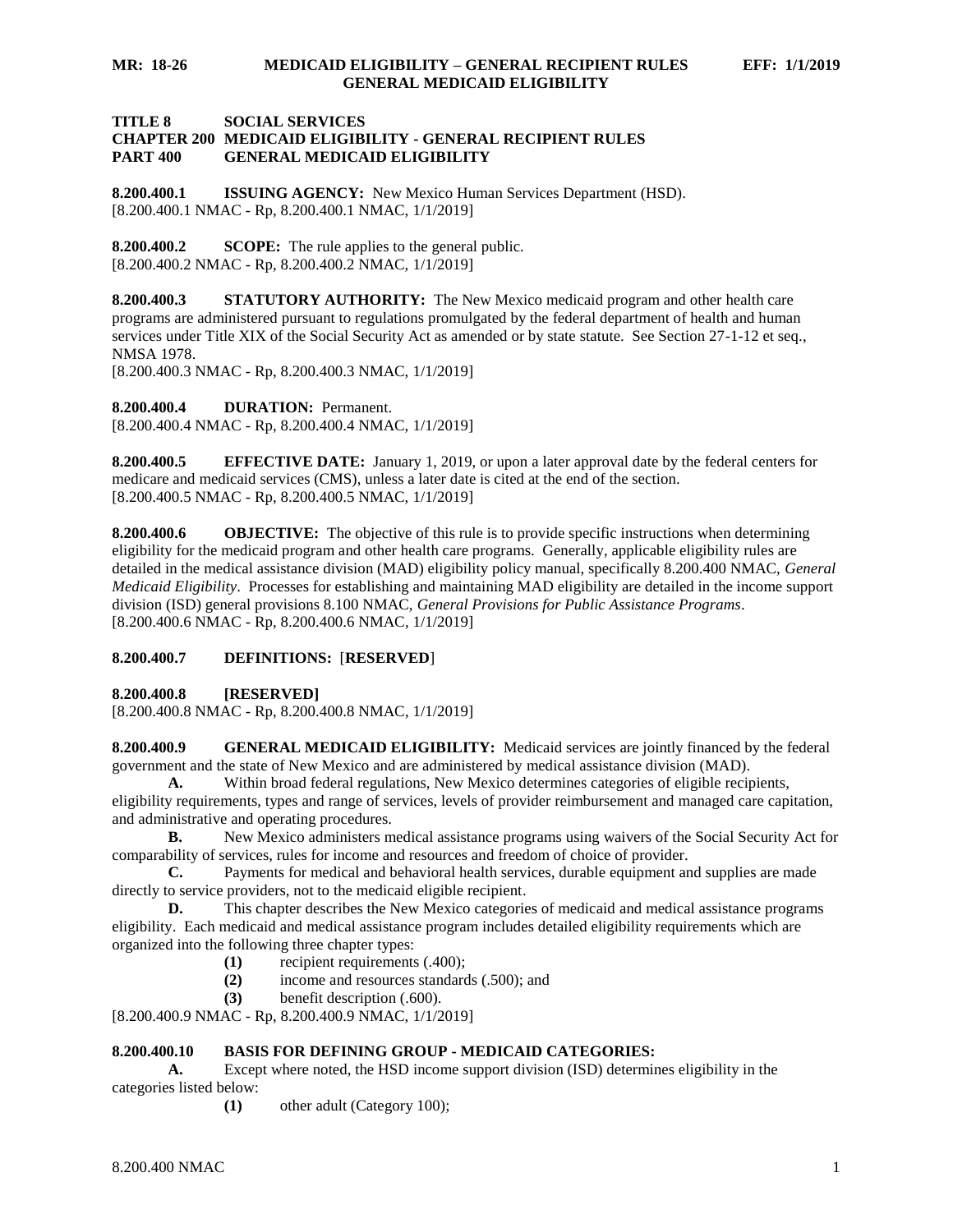- **(2)** parent caretaker (Category 200);
- **(3)** pregnant women (Category 300);
- **(4)** pregnancy-related services (Category 301);
- **(5)** loss of parent caretaker due to earnings from employment or due to spousal support

(Categories 027 and 028);

- **(6)** newborn (Category 031);
- **(7)** children under age 19 (Categories 400, 401, 402, 403, 420, and 421);
- **(8)** children, youth, and families department medicaid (Categories 017, 037, 046, 04, 066,

and 086); and

**(9)** family planning (Category 029).

**B. Medicare savings program (MSP):** MSP assists an eligible recipient with the cost of medicare.

**(1)** Medicare is the federal government program that provides health care coverage for individuals 65 or older; or under 65 who have a disability. Individuals under 65 who have a disability are subject to a waiting period of 24 months from the approval date of social security disability insurance (SSDI) benefits before they receive medicare coverage. Coverage under medicare is provided in four parts.

**(a)** Part A hospital coverage is usually free to beneficiaries when medicare taxes are paid while working.

**(b)** Part B medical coverage requires monthly premiums, co-insurance and deductibles to be paid by the beneficiary.

**(c)** Part C advantage plan allows a beneficiary to choose to receive all medicare health care services through a managed care organization.

**(d)** Part D provides prescription drug coverage.

**(2)** The following MSP programs can assist an eligible recipient with the cost of medicare.

**(a) Qualified medicare beneficiaries (QMB) - Categories 041 and 044:** QMB

covers low income medicare beneficiaries who have or are conditionally eligible for medicare Part A. QMB benefits are limited to the following:

**(i)** cost for the monthly medicare Part B premium;

**(ii)** cost of medicare deductibles and coinsurance; and

**(iii)** cost for the monthly medicare Part A premium (for those enrolling

conditionally).

**(b) Specified low-income medicare beneficiaries (SLIMB) - Category 045:**

SLIMB medicaid covers low-income medicare beneficiaries who have medicare Part A. SLIMB is limited to the payment of the medicare Part B premium.

**(c) Qualified individuals 1 (QI1s) - Category 042:** QI1 medicaid covers lowincome medicare beneficiaries who have medicare Part A. QI1 is limited to the payment of the medicare part B premium.

## **(d) Qualified disabled working individuals (QDI) - Category 050:** QDI

medicaid covers low income individuals who lose entitlement to free medicare Part A hospital coverage due to gainful employment. QDI is limited to the payment of the monthly Part A hospital premium.

**(e) Medicare Part D prescription drug coverage - low income subsidy (LIS) - Category 048:** LIS provides individuals enrolled in medicare Part D with a subsidy that helps pay for the cost of Part D prescription premiums, deductibles and co-payments. An eligible recipient receiving medicaid through QMB, SLMB or QI1 is automatically deemed eligible for LIS and need not apply. Other low-income medicare beneficiaries must meet an income and resource test and submit an application to determine if they qualify for LIS.

**C. Supplemental security income (SSI) related medicaid:**

**(1) SSI - Categories 001, 003 and 004:** Medicaid for individuals who are eligible for SSI. Eligibility for SSI is determined by the social security administration (SSA). This program provides cash assistance and medicaid for an eligible recipient who is:

- **(a)** aged (Category 001);
- **(b)** blind (Category 003); or
- **(c)** disabled (Category 004).

**(2) SSI medicaid extension - Categories 001, 003 and 004:** MAD provides coverage for certain groups of applicants or eligible recipients who have received supplemental security income (SSI) benefits and who have lost the SSI benefits for specified reasons listed below and pursuant to 8.201.400 NMAC:

- **(a)** the pickle amendment and 503 lead;
- **(b)** early widow(er);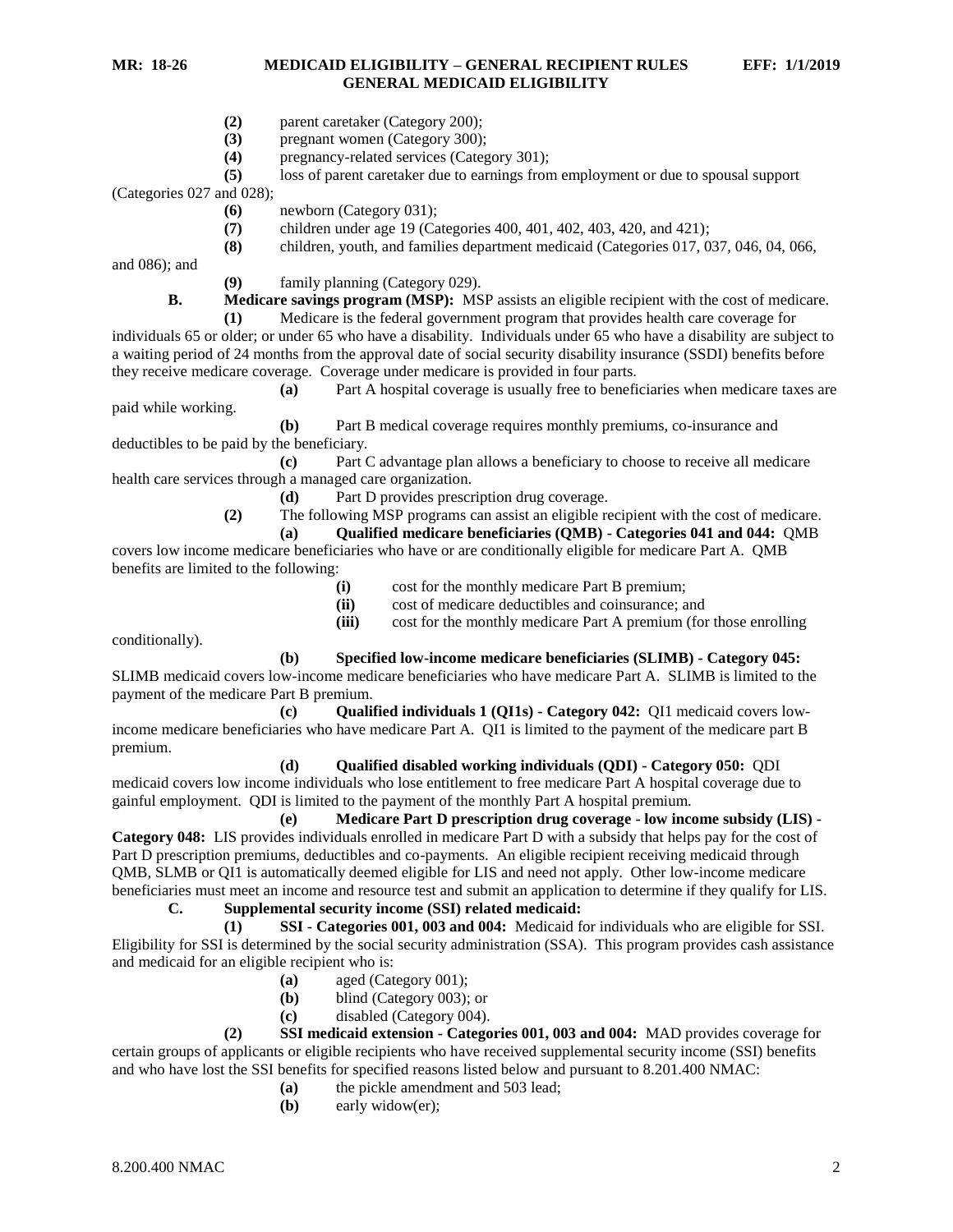- **(c)** disabled widow(er) and a disabled surviving divorced spouse;
- **(d)** child insurance benefits, including disabled adult children (DAC);
- **(e)** nonpayment SSI status (E01);
- **(f)** revolving SSI payment status "ping-pongs"; and
- **(g)** certain individuals who become ineligible for SSI cash benefits and, therefore,

may receive up to two months of extended medicaid benefits while they apply for another MAD category of eligibility.

#### **(3) Working disabled individuals (WDI) and medicare wait period - Category 074:** There are two eligibility types:

**(a)** a disabled individual who is employed; or

**(b)** a disabled individual who has lost SSI medicaid due to receipt of SSDI and the individual does not yet qualify for medicare.

## **D. Long term care medicaid:**

**(1)** medicaid for individuals who meet a nursing facility (NF) level of care (LOC), intermediate care facilities for the intellectually disabled (ICF-ID) LOC, or acute care in a hospital. SSI income methodology is used to determine eligibility. An eligible recipient must meet the SSA definition of aged (Category 081); blind (Category 083); or disabled (Category 084).

**(2) Institutional care (IC) medicaid - Categories 081, 083 and 084:** IC covers certain inpatient, comprehensive and institutional and nursing facility benefits.

**(3) Program of all-inclusive care for the elderly (PACE) - Categories 081, 083 and 084:** PACE uses an interdisciplinary team of health professionals to provide dual medicaid/medicare enrollees with coordinated care in a community setting. The PACE program is a unique three-way partnership between the federal government, the state, and the PACE organization. The PACE program is limited to specific geographic service area(s). Eligibility may be subject to a wait list for the following:

- **(a)** the aged (Category 081);
- **(b)** the blind (Category 083); or
- **(c)** the disabled (Category 084).

## **(4) Home and community-based 1915 (c) waiver services (HCBS) - Categories 090, 091,**

**092, 093, 094, 095 and 096:** A 1915(c) waiver allows for the provision of long term care services in home and community based settings. These programs serve a variety of targeted populations, such as people with mental illnesses, intellectual disabilities, or physical disabilities. Eligibility may be subject to a wait list.

- **(a) There are two HCBS delivery models:**
	-

**(i)** traditional agency delivery where HCBS are delivered and managed by

a MAD enrolled agency; or

**(ii)** mi via self-directed where an eligible recipient, or his or her

representative, has decision-making authority over certain services and takes direct responsibility to manage the eligible mi via recipient's services with the assistance of a system of available supports; self-direction of services allows an eligible mi via recipient to have the responsibility for managing all aspects of service delivery in a personcentered planning process.

## **(b) HCBS waiver programs include:**

**(i)** elderly (Category 091), blind (Category 093) and disabled (Category 094); **(ii)** medically fragile (Category 095); **(iii)** developmental disabilities (Category 096); and **(iv)** self-directed model for Categories 090, 091, 093, 094, 095, 096 and 092).

**E. Emergency medical services for aliens (EMSA):** EMSA medicaid covers certain noncitizens who either are undocumented or who do not meet the qualifying non-citizen criteria specified in 8.200.410 NMAC. Non-citizens must meet all eligibility criteria for one of the medicaid categories noted in 8.285.400 NMAC, except for citizenship or qualified non-citizen status. Medicaid eligibility for and coverage of services under EMSA are limited to the payment of emergency services from a medicaid provider.

**F. Refugee medical assistance (RMA) - Categories 049 and 059:** RMA offers health coverage to certain low income refugees during the first eight months from their date of entry to the United States (U.S.) when they do not qualify for other medicaid categories of eligibility. A RMA eligible refugee recipient has access to a benefit package that parallels the full coverage medicaid benefit package. RMA is funded through a grant under Title IV of the Immigration and Nationality Act (INA). A RMA applicant who exceeds the RMA income standards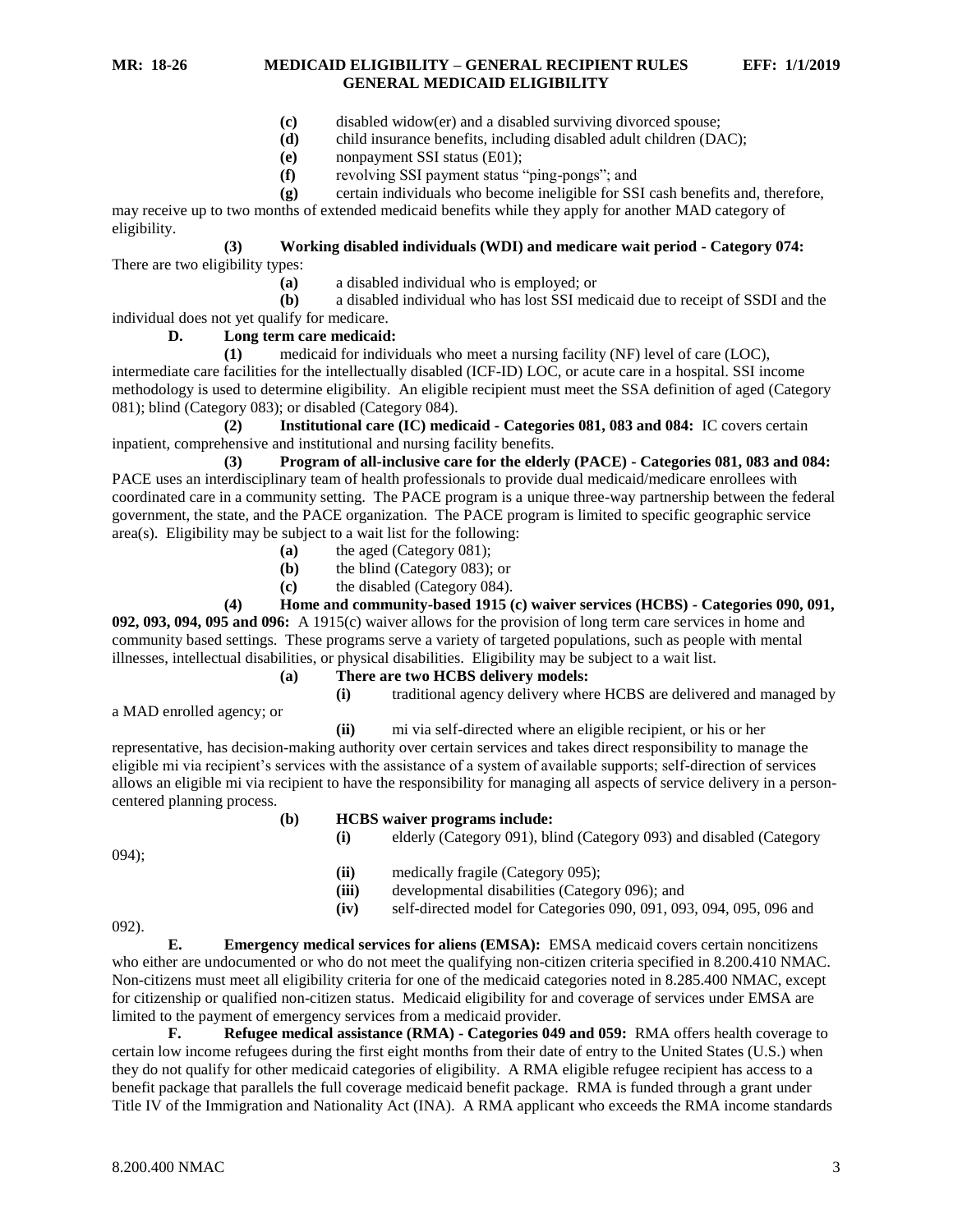may "spend-down" below the RMA income standards for Category 059 by subtracting incurred medical expenses after arrival into the U.S.

**G. Breast and cervical cancer (BCC) - Category 052:** BCC medicaid provides coverage to an eligible uninsured woman, under the age of 65 who has been screened and diagnosed by the department of health (DOH) as having breast or cervical cancer to include pre-cancerous conditions. The screening criteria are set forth in the centers for disease control and prevention's national breast and cervical cancer early detection program (NBCCEDP). Eligibility is determined using DOH notification and without a separate medicaid application or determination of eligibility.

[8.200.400.10 NMAC - Rp, 8.200.400.10 NMAC, 1/1/2019]

<span id="page-4-0"></span>**8.200.400.11 PRESUMPTIVE ELIGIBILITY FOR BREAST AND CERVICAL CANCER:** PE provides immediate access to health services when an individual appears to be eligible for Category 052.

**A. Breast and cervical cancer (BCC) (Category 052):** PE provides temporary medicaid coverage for an uninsured woman, under the age of 65 who has been screened and diagnosed by the DOH as having breast or cervical cancer to include pre-cancerous conditions. Only one PE period is allowed per calendar year.

**B.** PE is determined by a qualified entity certified by HSD. Qualified entities may include community and rural health centers, hospitals, physician offices, local health departments, family planning agencies and schools.

**C.** The PE period begins on the date the provider determines presumptive eligibility and terminates at the end of the following month.

**D.** Providers shall notify the MAD claims processing contractor of the determination within 24-hours of the PE determination.

**E.** For continued medicaid eligibility beyond the PE period, a completed and signed application for medicaid must be submitted to HSD/ISD. An eligible PE provider must submit the application to ISD within 10 calendar days from the receipt of the application.

[8.200.400.11 NMAC - Rp, 8.200.400.11 NMAC, 1/1/2019]

#### <span id="page-4-1"></span>**8.200.400.12 12 MONTHS CONTINUOUS ELIGIBILITY FOR CHILDREN (42 CFR 435.926):**

**A.** HSD provides continuous eligibility for the period specified in Subsection B of 8.200.400.14 NMAC for an individual who is:

- **(1)** Under age 19 and
- **(2)** Eligible and enrolled for mandatory or optional coverage under the State plan.

**B.** The continuous eligibility period is 12 months. The continuous eligibility period begins on the effective date of the individual's eligibility or most recent redetermination or renewal of eligibility.

**C.** A child's eligibility may not be terminated during a continuous eligibility period, regardless of any changes in circumstances, unless:

- **(1)** The child attains the maximum age of 19;
- **(2)** The child or child's representative requests a voluntary termination of eligibility;
- **(3)** The child ceases to be a resident of New Mexico;
- **(4)** The agency determines that eligibility was erroneously granted at the most recent

determination, redetermination or renewal of eligibility because of agency error or fraud, abuse, or perjury attributed to the child or the child's representative; or

**(5)** The child dies.

[8.200.400.12 NMAC - Rp, 8.200.400.12 NMAC, 1/1/2019]

<span id="page-4-2"></span>**8.200.400.13 AUTHORIZED REPRESENTATIVE:** HSD must permit applicants and beneficiaries to designate an individual or organization to act responsibly on their behalf in assisting with the individual's application and renewal of eligibility and other ongoing communications.

**A.** Such a designation must be in writing including the applicant's signature, and must be permitted at the time of application and at other times. Legal documentation of authority to act on behalf of an applicant or beneficiary under state law, such as a court order establishing legal guardianship or a power of attorney, shall serve in the place of written authorization by the applicant or beneficiary.

- **B.** Representatives may be authorized to:
	- **(1)** sign an application on the applicant's behalf;
	- **(2)** complete and submit a renewal form;
	- **(3)** receive copies of the applicant or beneficiary's notices and other communications from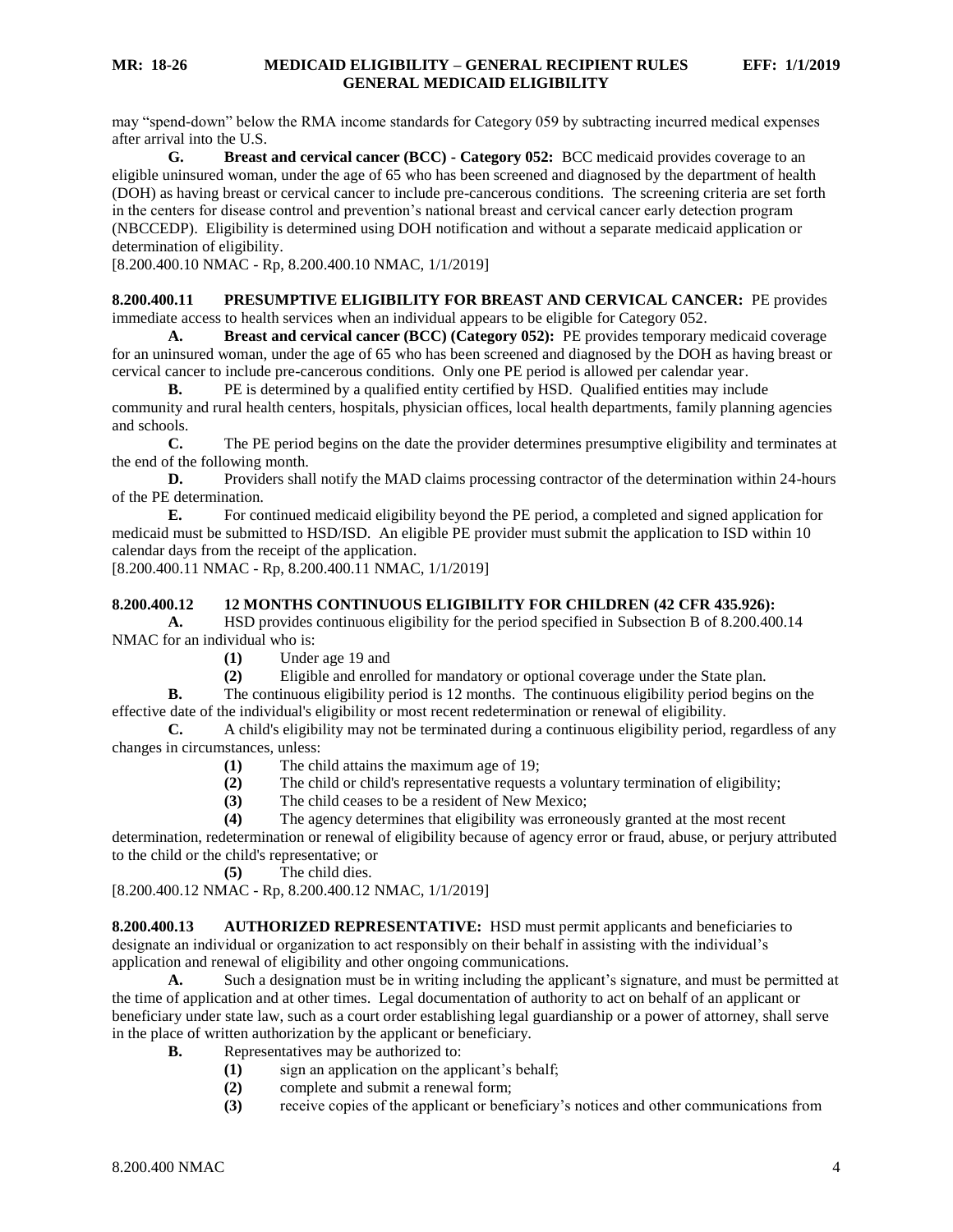the agency; and

**(4)** act on behalf of the applicant or beneficiary in all other matters with the agency.

**C.** The power to act as an authorized representative is valid until the applicant or beneficiary modifies the authorization or notifies the agency that the representative is no longer authorized to act on his or her behalf, or the authorized representative informs the agency that he or she is no longer acting in such capacity, or there is a change in the legal authority upon which the individual's or organization's authority was based. Such notice must be in writing and should include the applicant or authorized representative's signature as appropriate.

**D.** The authorized representative is responsible for fulfilling all responsibilities encompassed within the scope of the authorized representation to the same extent as the individual he or she represents, and must agree to maintain, or be legally bound to maintain, the confidentiality of any information regarding the applicant or beneficiary provided by the agency.

**E.** As a condition of serving as an authorized representative, a provider, staff member or volunteer of an organization must sign an agreement that he or she will adhere to the regulations relating to confidentiality (relating to the prohibition against reassignment of provider claims as appropriate for a health facility or an organization acting on the facility's behalf), as well as other relevant state and federal laws concerning conflicts of interest and confidentiality of information (42 CFR 435.923). [8.200.400.13 NMAC - Rp, 8.200.400.13 NMAC, 1/1/2019]

#### <span id="page-5-0"></span>**8.200.400.14 RETROACTIVE MEDICAID:**

**A.** HSD must make eligibility for medicaid effective no later than the first or up to the third month before the month of application if the individual:

**(1)** Requested coverage for months prior to the application month;

plan and;

**(3)** would have been eligible for medicaid at the time he or she received the services, if he or she had applied (or an authorized representative has applied for him or her) regardless of whether the individual is alive when application for medicaid is made.

**(2)** received medicaid services, at any time during that period, of a type covered under the

**B.** Eligibility for medicaid is effective on the first day of the month if an individual was eligible at any time during that month.

**C.** Eligibility for each retroactive month is determined separately. Retroactive medicaid must be requested within 180 days of the date of the medicaid application.

**D.** Retroactive eligibility is limited to one month for most centennial care managed care members, as described in Subsection E of 8.200.400.14 NMAC. Retroactive eligibility is allowed for up to three months for individuals and categories as described in Subsection F of 8.200.400.14 NMAC. All retroactive periods are limited to one month prior to the application month when the individual or category would be enrolled into managed care for the application month or month prior.

**E.** Centennial care managed care members on one of the following medicaid categories of eligibility (COEs) during the month of application or month prior are limited to retroactive medicaid for one month prior to the application month for these categories:

**(1)** other adults (COE 100) with a federal poverty level (FPL) less than or equal to one hundred percent;

**(2)** other adults (COE 100) with an FPL greater than one hundred percent who applied prior to July 1, 2019;

**(3)** parent caretaker (COE 200);

**(4)** supplemental security income (SSI COEs 001, 003, and 004);

**(5)** SSI extensions (COEs 001, 003, and 004, e.g. 503s, disabled adult children, ping pongs,

and early widower);

- **(6)** working disabled individuals (WDI COE 074); and
- **(7)** breast and cervical cancer (BCC COE 052)

**(8)** an incarcerated individual suspended from centennial care enrollment for the application month is limited to one month of retroactive medicaid for the month prior to the application month for the medicaid categories listed in Subsection E of 8.200.400.14 NMAC.

**F.** The following individuals or categories are allowed up to three months of retroactive medicaid:

**(1) FFS individuals:** Individuals not enrolled in managed care during the month of

application or month prior are allowed up to three months of retroactive medicaid prior to the application month for the following categories: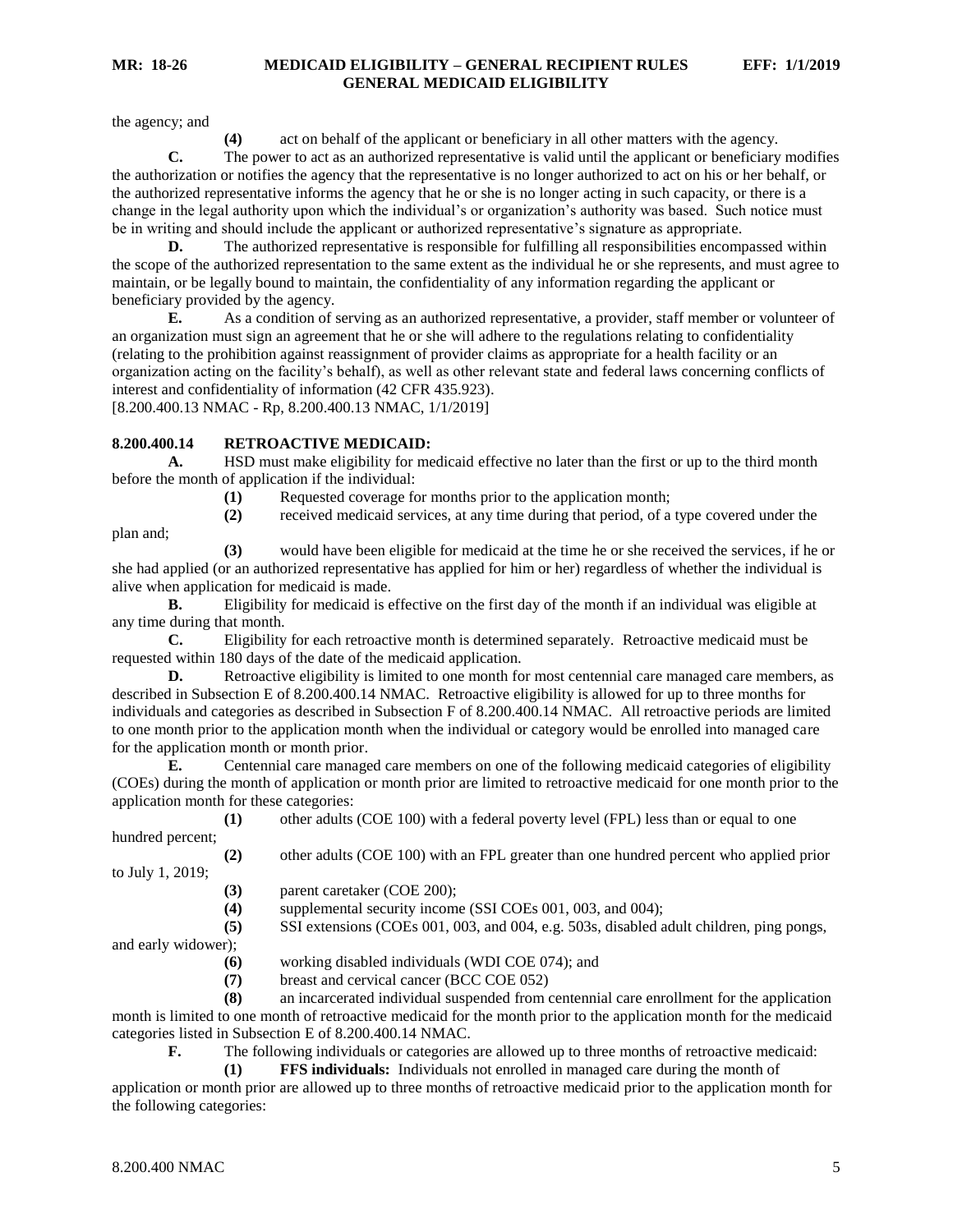- **(a)** other adults (COE 100);
- **(b)** parent caretaker (COE 200);
- **(c)** SSI (COEs (001, 003, and 004);
- **(d)** SSI extensions (COEs 001, 003, and 004, e.g. 503s, disabled adult children, ping

pongs, and early widowers);

- **(e)** WDI (COE 074);
- **(f)** BCC (COE 052);
- **(2)** pregnant women (COE 300);
- **(3)** pregnancy-related services (COE 301);

**(4)** a woman who is pregnant on any medicaid category during the application month excluding categories that do not have retroactive medicaid per Subsection G of 8.200.400.14 NMAC.

**(5)** children under age 19 on any medicaid category, inclusive of the month a child turns age 19 during the application month, excluding categories that do not have retroactive medicaid per Subsection G of 8.200.400.14 NMAC;

**(6)** family planning (COE 029);

**(7)** specified low income medicare beneficiaries (SLIMB COE 045) and qualified individuals

**(8)** qualified disabled working individuals (QD COE 050);

- **(9)** refugee (COE 049)
- **(10)** children, youth and families department medicaid categories (COEs 017, 037, 046, 047,

066, and 086); and

(QI1 COE 042);

**(11)** institutional care medicaid (COEs 081, 083, and 084) excluding the program of allinclusive care for the elderly (PACE).

**(12)** an incarcerated individual suspended during the application month who is FFS, pregnant, or eligible under one of the categories listed in Subsection F of 8.200.400.14 NMAC is allowed up to three months of retroactive medicaid prior to the application month.

**G.** The following categories do not have retroactive medicaid:

**(1)** emergency medical services for aliens (EMSA COE 085). EMSA provides coverage for emergency services, which may be provided prior to the application month, but is not considered retroactive medicaid. Eligibility is determined in accordance with 8.285.400, 8.285.500, and 8.285.600 NMAC;

**(2)** home and community based-services waivers (COEs 091, 093, 094, 095, and 096);

**(3)** other adults (COE 100) with an FPL greater than one hundred percent who apply on or after July 1, 2019 are subject to a premium. Individuals who have a premium requirement are determined prospectively eligible for the other adults category.

- **(4)** PACE (COEs 081, 083, and 084);
- **(5)** qualified medicare beneficiaries (COEs 041 and 044); and
- **(6)** transitional medicaid (COEs 027 and 028).

**H.** Newborns (COE 031) are deemed to have applied and been found eligible for the newborn category of eligibility from birth through the month of the child's first birthday. This applies in instances where the labor and delivery services were furnished prior to the date of the application and covered by medicaid based on the mother applying for up to three months of retroactive eligibility.

[8.200.400.14 NMAC - Rp, 8.200.400.14 NMAC, 1/1/2019]

#### <span id="page-6-0"></span>**8.200.400.15 NMAC [RESERVED]**

#### <span id="page-6-1"></span>**8.200.400.16 NMAC [RESERVED]**

**HISTORY OF 8.200.400 NMAC:** The material in this part was derived from that previously filed with the State Records Center:

8 NMAC 4.MAD.400, Recipient Policies, Recipient Rights and Responsibilities, filed 12/30/1994.

#### **History of Repealed Material:**

8.200.400 NMAC, General Medicaid Eligibility, filed 6/15/2001 - Repealed effective 1/1/2014. 8.200.400 NMAC, General Medicaid Eligibility, filed 12/2/2013 - Repealed effective 10/1/2017. 8.200.400 NMAC, General Medicaid Eligibility, filed 9/14/2017 - Repealed effective 1/1/2019.